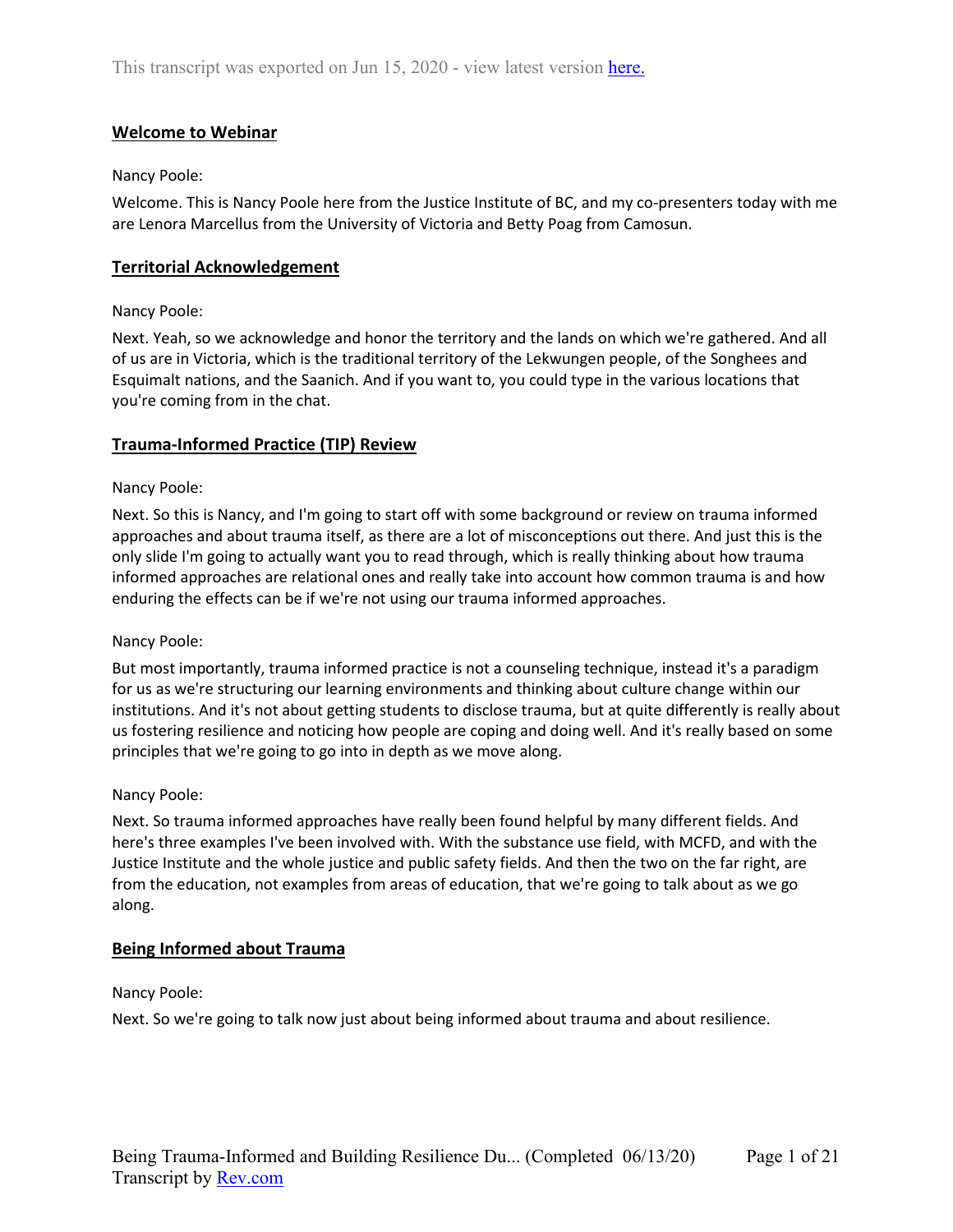# **TIP Connects Up Knowledge from Different Fields**

### Nancy Poole:

Next. So trauma informed approaches connect up knowledge from really different fields. And that's why I think it's so relevant in an enduring way across so many locations. So built on decades of work, about violence against women, the wisdom of indigenous scholars and community-based knowledge keepers, research from public health and really an understanding of neurobiology.

## **Defining Trauma**

## Nancy Poole:

Next. So what do we mean by trauma? And I think it's important to recognize that it's a response to experiences that are overwhelming and that really disrupt our understanding of the world as safe or as predictable, and also disrupts our cognitive and emotional regulation. And which is really important for you to be thinking about as educators. So important to think about it, not as an event, but really as a response to events that we can notice as we're teaching.

## **Why do we need to understand trauma?**

## Nancy Poole:

Next. So it's really critical, I think, that educators have knowledge of the effects of trauma and how people are coping and managing. So really so that we can honor what's happening for people, that we're not retraumatizing, that we're noticing how people are coping in their strength and resilience. And really thinking about how we can foster them building positive skills for coping or healing.

#### Nancy Poole:

So we're not doing counseling or mental health work here, we're really thinking about skill building and teaching and social justice as that document from SAMHSA says.

## **Types of Trauma**

#### Nancy Poole:

Next. So lots of different types of trauma. And I think that we can really see that the students that we're teaching at this point in time, in the COVID crisis, may be coming with other experiences from the past of these various other forms of trauma.

## **Group and Historical Trauma**

#### Nancy Poole:

Next. And most especially, I think it's really important for us to recognize how important it is in all the work we do, that we include how colonization has worked cumulatively to create complex trauma.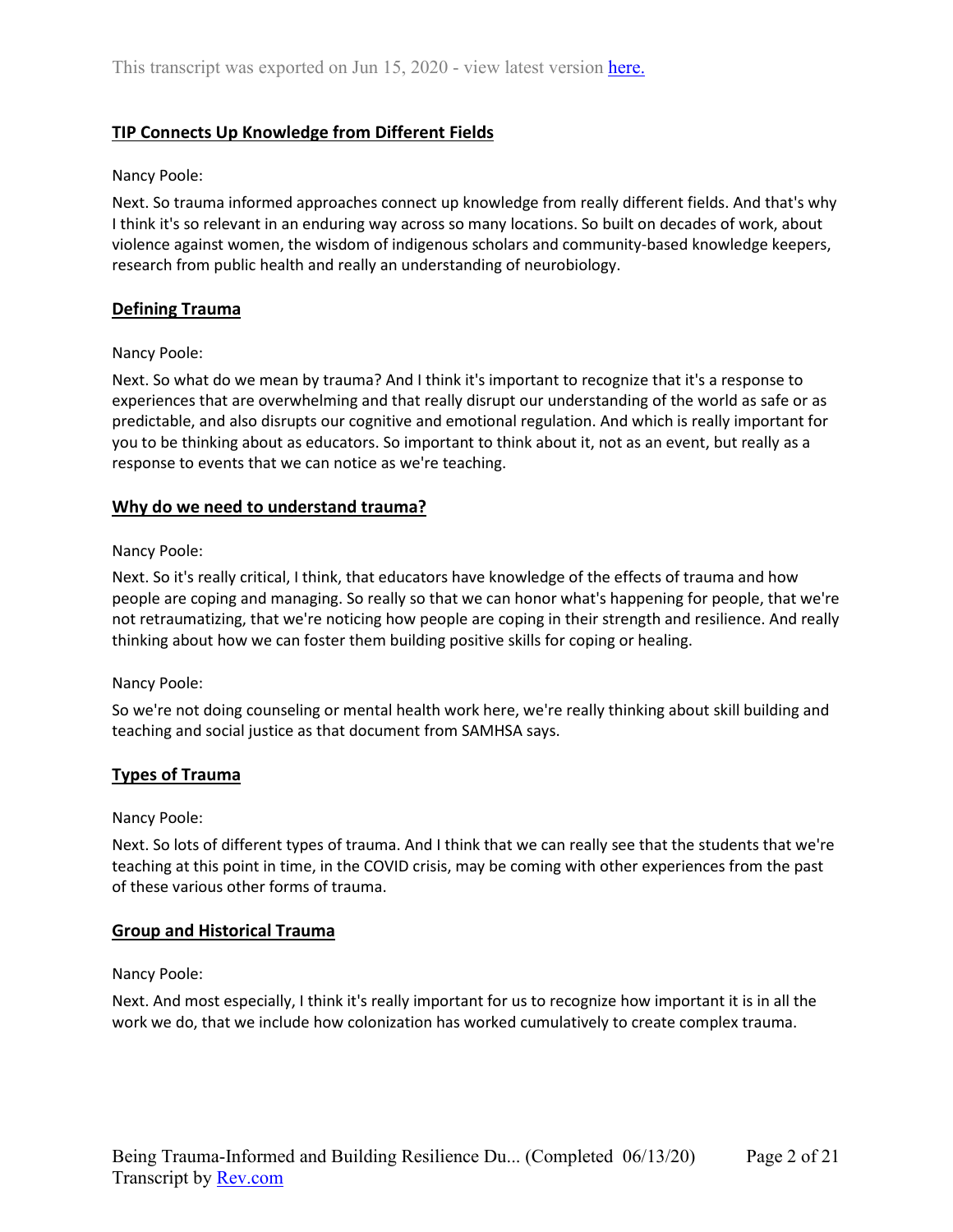# **We Can Make a Difference**

## Nancy Poole:

Next. So the good news is I think there's that we can make a difference. And so often when we're thinking about trauma informed, we're thinking about, oh, everybody is going down the burnt orange side there of having a traumatic exposure to a traumatic event. And then having effects that do not resolve quickly.

## Nancy Poole:

However, I think if we really think through our work as educators, we can help people go down the green path there of really learning to stabilize and self-regulate, and be healthy in the long run. So it's not an inevitable journey towards serious health effects if we do our work well.

## **Responses to Trauma**

## Nancy Poole:

Next. And you know, many, many responses to trauma in all these areas, bio, psycho, social, spiritual. And I just wanted to point out two of them here, the second point under biological, that there are in the moment trauma responses that you may see that are triggered in the educational setting that might look like people clenching their fists or having shallow breathing or feeling numb or agitated or whatever. So that's one thing we really have to be ready to notice, and I'm going to talk more about that in a minute.

#### Nancy Poole:

But secondly, under the social responses, those are the ones I think you'll most notice. This difficulty in the navigating relationships, et cetera.

## **Immediate Effects of Feeling Threatened or Overwhelmed**

#### Nancy Poole:

Next slide. And so, in that immediate one, those in the moment responses, I just wanted to remind us all that people can't... it is an autonomic system response and that people can't benefit from learning until they feel safe again and they've been able to self-regulate.

#### Nancy Poole:

So I'm going to turn it over to Lenora now to be a little bit more specific about what trauma may look like in your students.

#### **Trauma in Post-Secondary Learners**

#### Lenora Marcellus:

Nice, Nancy. Thank you, Nancy. Hi everyone. I think I'll share a little bit about my background so you know where I'm coming from when it's related to learning about trauma. My background is nursing and I worked for many years in Island Health, working primarily with perinatal population. That's where I first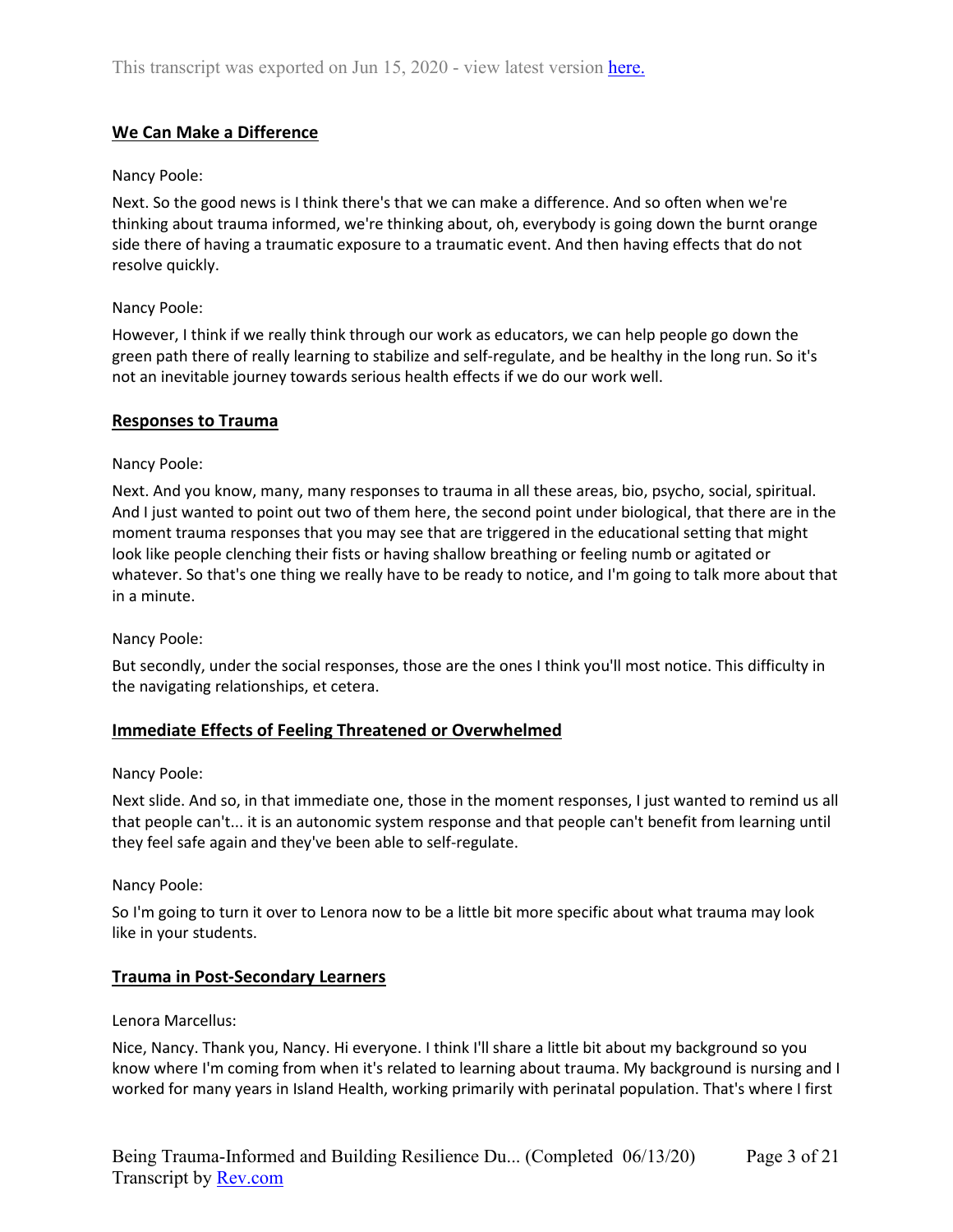came across Nancy and Betty working together to support women who have substance use challenges, mental health challenges, and experiencing violence and trauma. So that was the big, big learning curve for me.

### Lenora Marcellus:

I also I'm quite interested in early childhood development and so really starting to dive into the literature on neurobiology and the impact of stress and trauma on younger children. And of course, now I'm in an educator role and I am a professor in the School of Nursing at the University of Victoria. And in my role as associate director of the undergraduate program, I work with multiple college partners. I chair our progression committee, which is where student challenges or issues may come. And I'm often meeting with faculty and students to kind of do some problem-solving about supporting students to be successful and move forward in their program. So it's really interesting to take the trauma literature and apply it then to the post-secondary environment.

#### Lenora Marcellus:

What's interesting right now, of course, we started to plan this talk focused on the impact of COVID-19 on our students, but I just want to acknowledge that the last few weeks too, our students may also be involved in or reading about or hearing about or doing some self-assessment and learning about the anti-racist activities and activism that's happening globally. So there's so many layers for our students right now. And I also want to add that already in post-secondary institutions, a lot of work being done across Canada to recognize that mental health is a substantial challenge for our students. And many institutions have developed specific mental health strategies, have been developing additional resources and supports for students and faculty to support students.

#### Lenora Marcellus:

And then layered on top is moving to an online environment. So as we move ahead and talk about trauma and recognizing what we might see, how does that translate then to working with students in a virtual context as well?

#### Lenora Marcellus:

So this is taken from a resource that I'll put a slide up towards it at the end. I did a scour of resources related to trauma informed practice or trauma informed pedagogies specific to COVID and also to [inaudible 00:10:11] secondary. We all decided we didn't find as much as we thought we might find. So it's an interesting area to focus on. I would also invite anyone online, I see a wide range of participants, feel free to chat in if you have any resources that you think might be of interest to this group today.

#### Lenora Marcellus:

So this resource, and I'm also going to chat in a link right now because I just found this today and we were saying how timely this is, and this is from Cathy Davidson, who's the author of this, so timely right now, the author of this toolkit. And Cathy has just said that trauma informed practice and pedagogy is not an add-on, it's the most single most essential requirement to build into all of our elements related to teaching and supporting our students.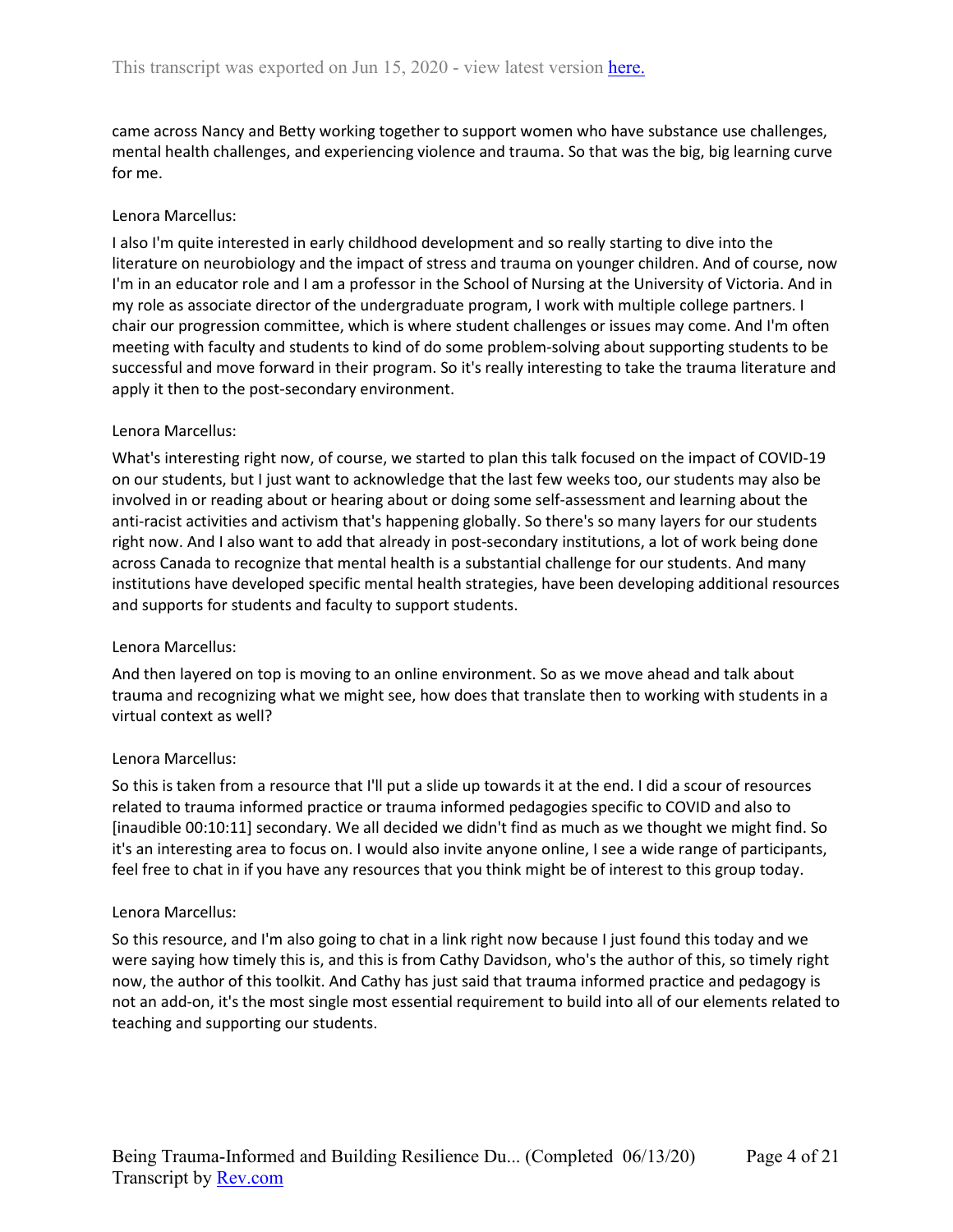So we can think about designing a syllabus, entering a classroom, creating a virtual safe space to learn, developing assignments, all those type of things, and just infusing the principles that you're going to hear into that work. So, here's some of the symptoms, not symptoms, that's probably the wrong word here, some of the signals you might see in your students.

## Lenora Marcellus:

And I'd also like to point out that these can be related to many other things as well. And Nancy's also said we don't have to be experts in trauma counseling, but it's imagining that our students in some way, shape and form are experiencing some stressors and this is how it might manifest in the classroom.

## Lenora Marcellus:

As far as difficulty focusing, attending, and retaining and recalling, a tendency possibly to miss a lot of classes. And so, the challenge to us here moving into an online environment will be how do we create that opportunity for engagement? And keeping an eye on students being able to engage and participate and being with the materials that we're teaching. Challenges with emotional regulation. Fear of taking risks. Anxiety about deadlines, exams, group work, or public speaking. Again, public speaking is going to happen in a whole new environment and context with different platforms and software. So we're laying a lot on here for ourselves and our students. Anger, helplessness, or dissociation with stress and anxiety. Withdrawal and isolation. Again, thinking about a COVID environment where some of our students may be living alone and be feeling isolated already from that experience. And involvement in unhealthy relationships.

## Lenora Marcellus:

So I don't know if these, feel free to chat of course as we progress through our time together, but these are some signs that you might see in your students. And we'd just like you to think that that might be trauma.

## **COVID-19's Effects on College Students Survey**

#### Lenora Marcellus:

Next slide. This on the left is a survey that has been done, as you can see there, very recently in April of several thousand college students. And you can see that the majority are identifying that COVID-19, the context of this pandemic, has had a lot of impacts on their mental health in particular related to stress and anxiety and disappointment or sadness. And so, loneliness and isolation.

#### Lenora Marcellus:

So if we can think about our students entering teaching right now, or coming to join us in the fall about this being some underlying experiences for them. And Naomi has chatted in that Gabor Maté has some great information in trauma, and certainly he has some excellent material to review. Thanks for chatting that in.

#### Lenora Marcellus:

On the right, is an excellent infographic. I've already shared this with the faculty that I work with, looking at how our post-secondary students in Canada impacted by the COVID-19 pandemic. And this is based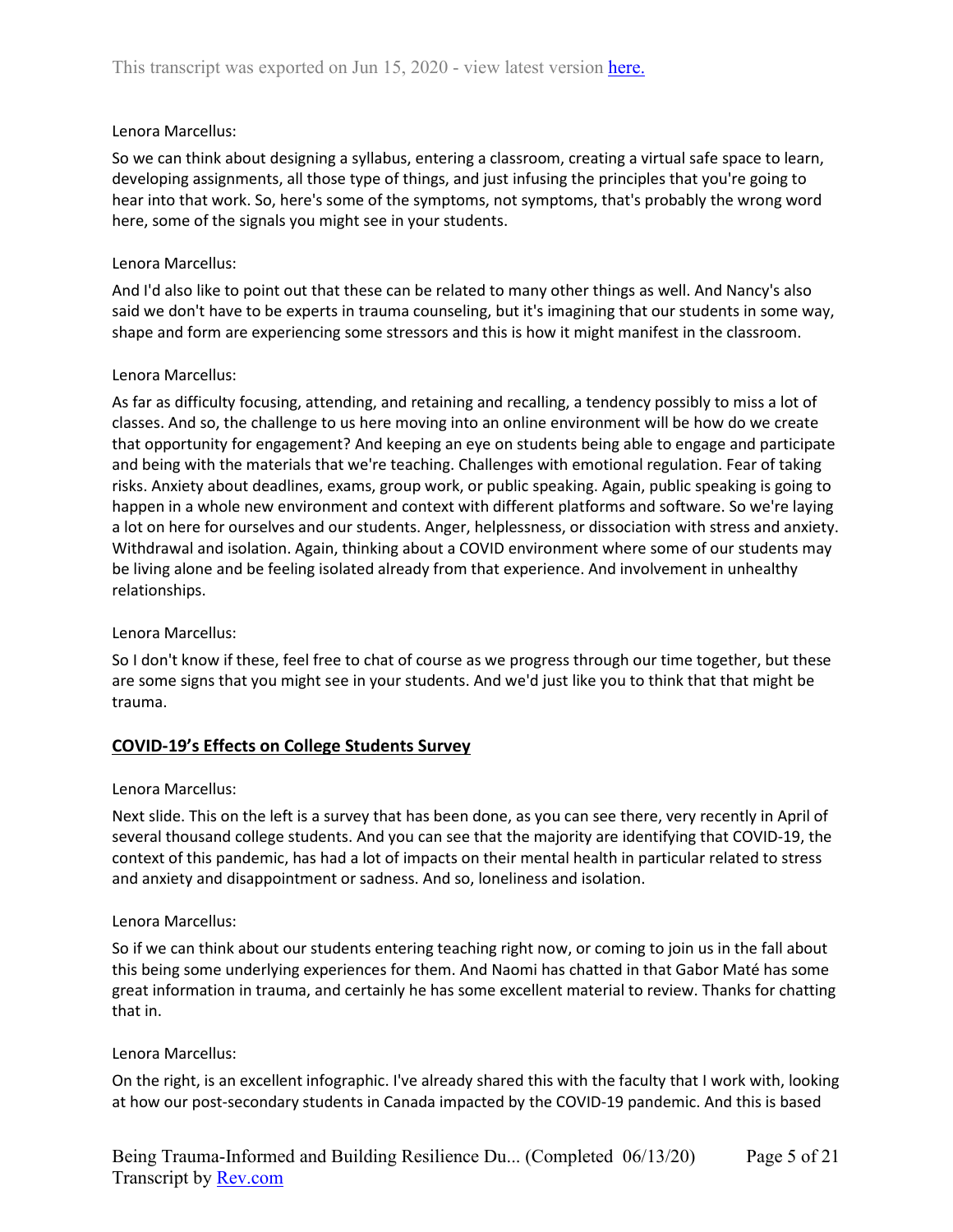on a statscan survey. And I think probably a great principle for us moving ahead is to think about the context of our student lives. And I know in our nursing program, and Betty will speak a little bit to this because we're nurses, often we're already kind of framing working with students in this way from a social justice perspective, from a social determinants of health perspective.

### Lenora Marcellus:

And when you look at the... many of the issues are related to financial instability. That's really something that impacts students. This summer as we... Our nursing students are actually in practice as we speak. And so, you can imagine the planning that went into having students enter into healthcare environments during COVID. So we had a lot of anxiety that was expressed and stress expressed by our students, but our leading comment was really a lot of concern about the fact that they were losing their employment for the summer and their finances were going to be impacted. So this is quite a nice infographic. I encourage you to have a peek and see if it's relevant for sharing with your students or your co-workers.

## **Reflection Piece One**

#### Lenora Marcellus:

Next slide. So just to pause for a minute and think about what Nancy shared and what I shared so far related to applying the trauma perspective to what's happening right now related to COVID. Is this view of trauma and trauma informed practice or pedagogy aligned with your previous understanding? And has anything new emerged from you?

#### Lenora Marcellus:

And I noticed in the chat too that a number of people are signing in working with women's health programs, so you've probably already got a strong understanding of trauma. Thank you, Paula, for chatting that in. And so, has anything new emerged?

#### Lenora Marcellus:

And really I think what's exciting right now is to think about taking what we know about trauma and really thinking it through from a system's perspective in our post-secondary institutions and having it inform our practices from the ground up.

#### Lenora Marcellus:

One thing we've worked on as our college partnership, I'm not sure if anyone's on live from our college partnership, is we developed a student persistence plan. And rather than looking at attrition, we're really trying to flip it to what supports students to be persistent and resilient in their programs and how can we support them in that effort as well.

#### Lenora Marcellus:

And thanks. A chat in from Jacob. Great to have some students participating. Yes, about risk averse. Thank you. And feel free to chat in a little bit more about that or respond to that everyone from how students would be risk averse. And we'll talk a little bit later about strategies and how there may be some possibilities to kind of co-design some of the evaluation approaches we're using with students that can be done in a different way.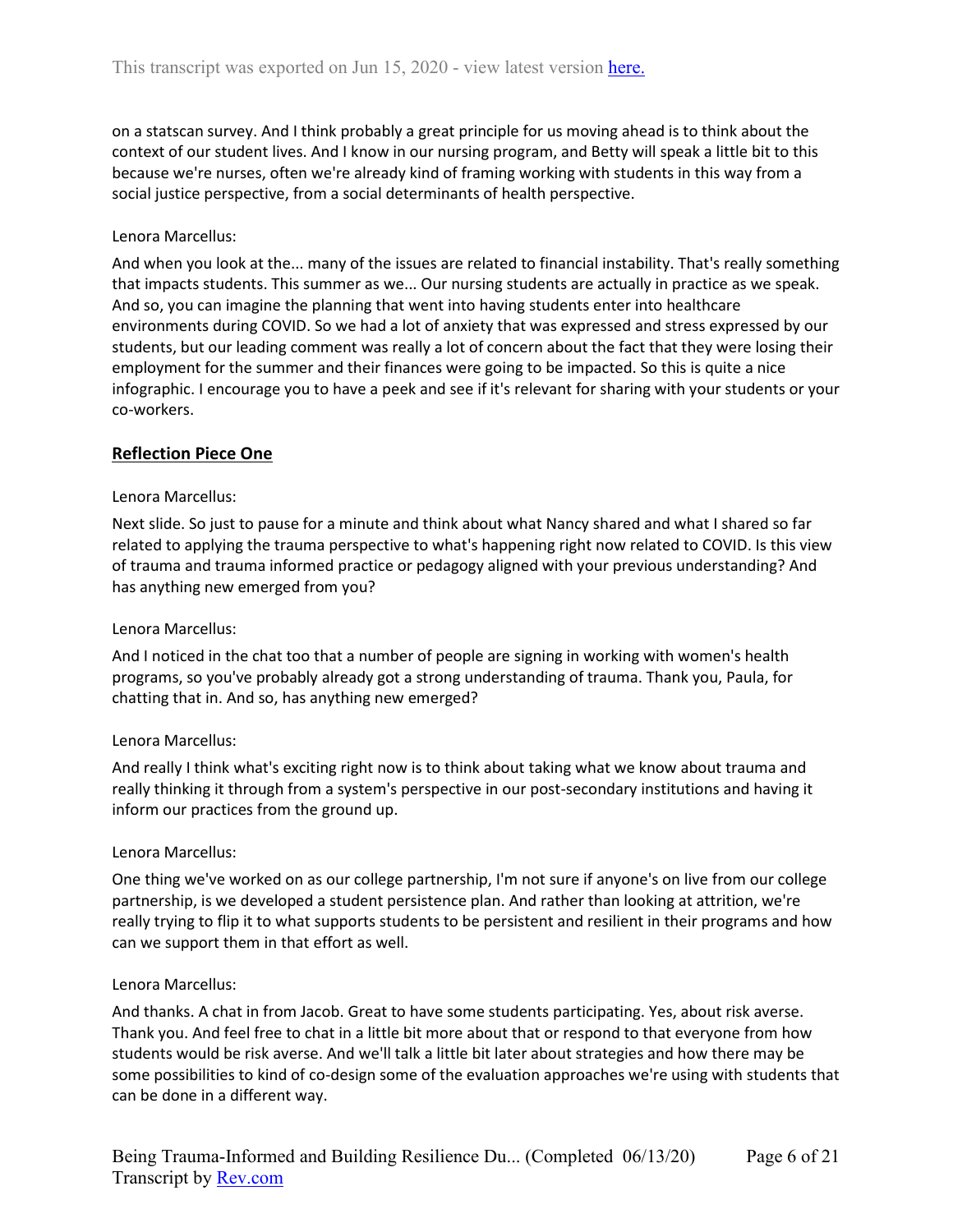# **Working from Principles**

## Lenora Marcellus:

Next slide. So Betty and I are going to introduce you to four principles that help us apply these trauma informed approaches. And what we're going to do is introduce the principles to you, and then Betty and I will go along and walk through each of the principles. And there'll be an opportunity, we'll put up a whiteboard and we'll get instructions on how to do that, where everyone can kind of co-create some strategies to address these principles. And Nancy feel free to chime in along the way too.

## Lenora Marcellus:

So I'm going to turn it over to Betty to walk us through these principles.

## **Original Principle: Awareness**

#### Betty Poag:

Okay. Thanks. Thanks, Lenora. So the principles, there's four principles that you can see on the screen. And it begins with awareness and some of the things that we can do in our classrooms, whether they're virtual or whether they are face-to-face, to bring an awareness of what we might be seeing and developing kind of another story for ourselves about how we assess or evaluate what we see in the students in the classroom.

## **4 Principles**

#### Betty Poag:

As Nancy and Lenora have said, we don't need to be experts on trauma, but we do want to sort of have an understanding of what we might see in the classroom in terms of what's going on with students also in our colleagues, as colleagues are switching and learning to teach online. So there's a kind of a parallel track right now in post-secondary, where folks that have never taught online are learning to do that as well as developing content and curriculum differently.

#### Betty Poag:

So being aware of what is the prevalence of trauma, being aware of what we might see in the classroom in terms of our student's behaviors and responses and looking at it from a new set of eyes or a new set of lenses. Really important to create a sense of safety and trust in the classroom. That becomes sometimes a little more challenging in the online format, so we'll talk a little bit about that.

#### Betty Poag:

As Lenora alluded to, offering a sense of choice and control and collaboration in the work throughout the term and finding ways to do that. And then of course, helping students to develop skills around managing some of the feelings that they're having in their sense of maybe overwhelm and anxiety. So again, we don't need to be counselors and we're not asking for a lot of time in meetings, but there are some very simple, easy things that we can do and having some knowledge around that. So we'll explore each of those things.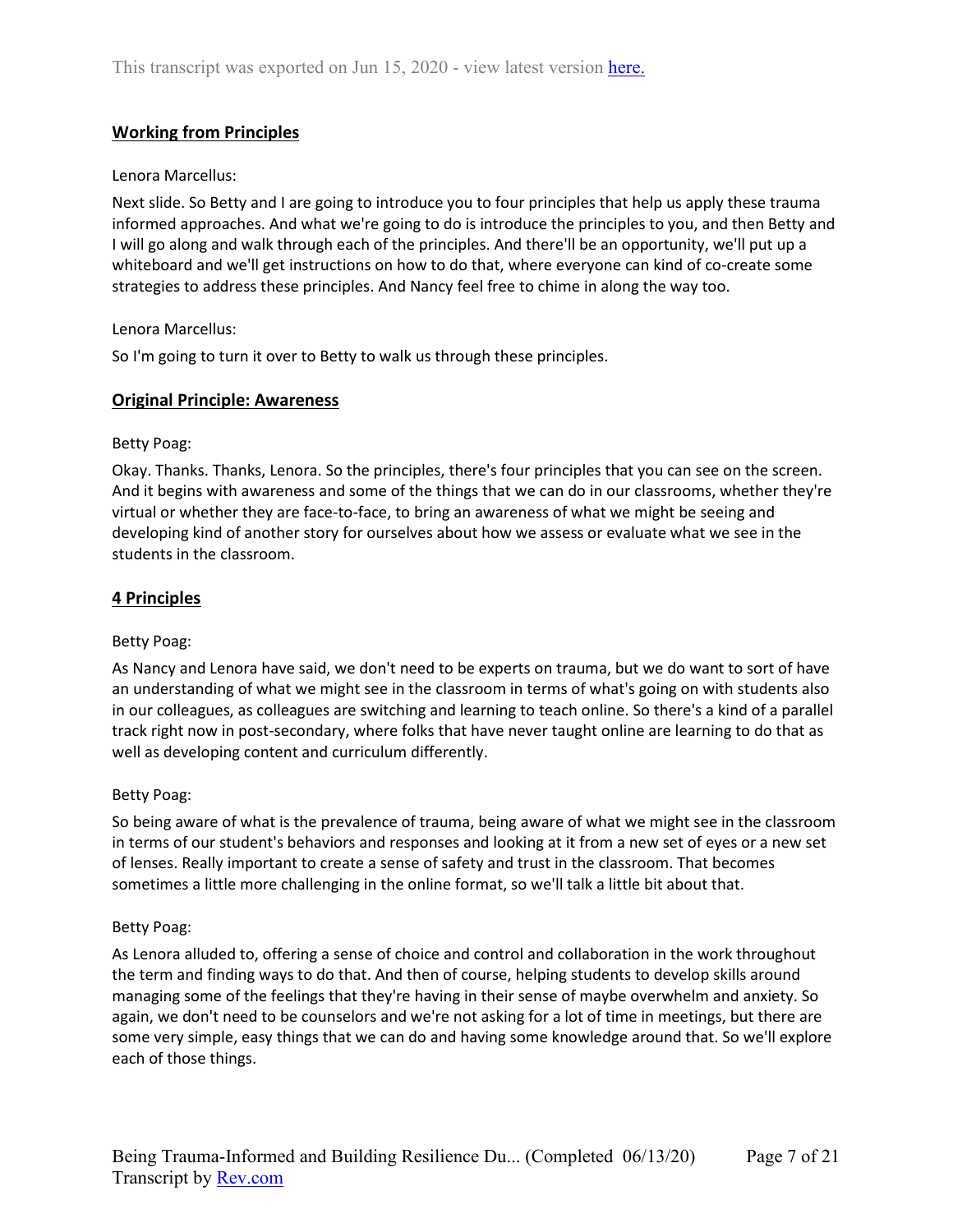# **Principle: Awareness**

## Betty Poag:

Next slide. So one of the things we're going to invite is for you to be thinking about what you believe some answers to these questions would indicate an awareness for you. What would you see and what are some of the things that you might do when you're working with students in the classroom, again, virtual or face-to-face, being aware of what are we doing, what might we be doing to demonstrate an awareness of trauma and coping in our own work.

## Betty Poag:

So for me that looks like understanding what are some of the symptoms. So if I see someone who seems very aggressive, not happy with their marks, constantly challenging, that's an opportunity for me to sit down and have a conversation and maybe explore what's going on. And often, it's just feeling overwhelmed and needing an A in order to continue. Those are some of the effects as some of those.

#### Nancy Poole:

Yeah. And you know Betty, I think really the awareness principle of the four principles is really all about the educator. It's really about us doing this background work on the effects of trauma and the implications for learning and what resilience looks like more than it is about the other three are more about what we do with students, this one is really about how we get ready in ourselves. Yeah.

## Betty Poag:

Yeah. Yeah. So be, looking at what are some of the things that can cause trauma with students in the classroom and what do I need to know and understand about trauma and its expression in my classroom? So I think that...

## **Whiteboard Exercise One: Bringing Awareness**

#### Nancy Poole:

So let's move to the next slide and let people write in some of the ways in which they're bringing in awareness.

#### Duane Seibel:

In order to put anything into this whiteboard at the bottom of this screen, you can go into view options and select annotate, and that'll allow you to write, draw, and so on, in that box.

#### Betty Poag:

And while people are figuring out how to write in anything that they're already doing about bringing in awareness, I don't know, Lenora, if you want to add in some of the things you're already doing?

#### Lenora Marcellus:

Sure. And Betty, this is where... So just so you know, Betty and Nancy and I do a lot of work together and we're used to barging in on each other. So you'll hear us just all pouncing in to kind of co-offer some thoughts while you're typing things in.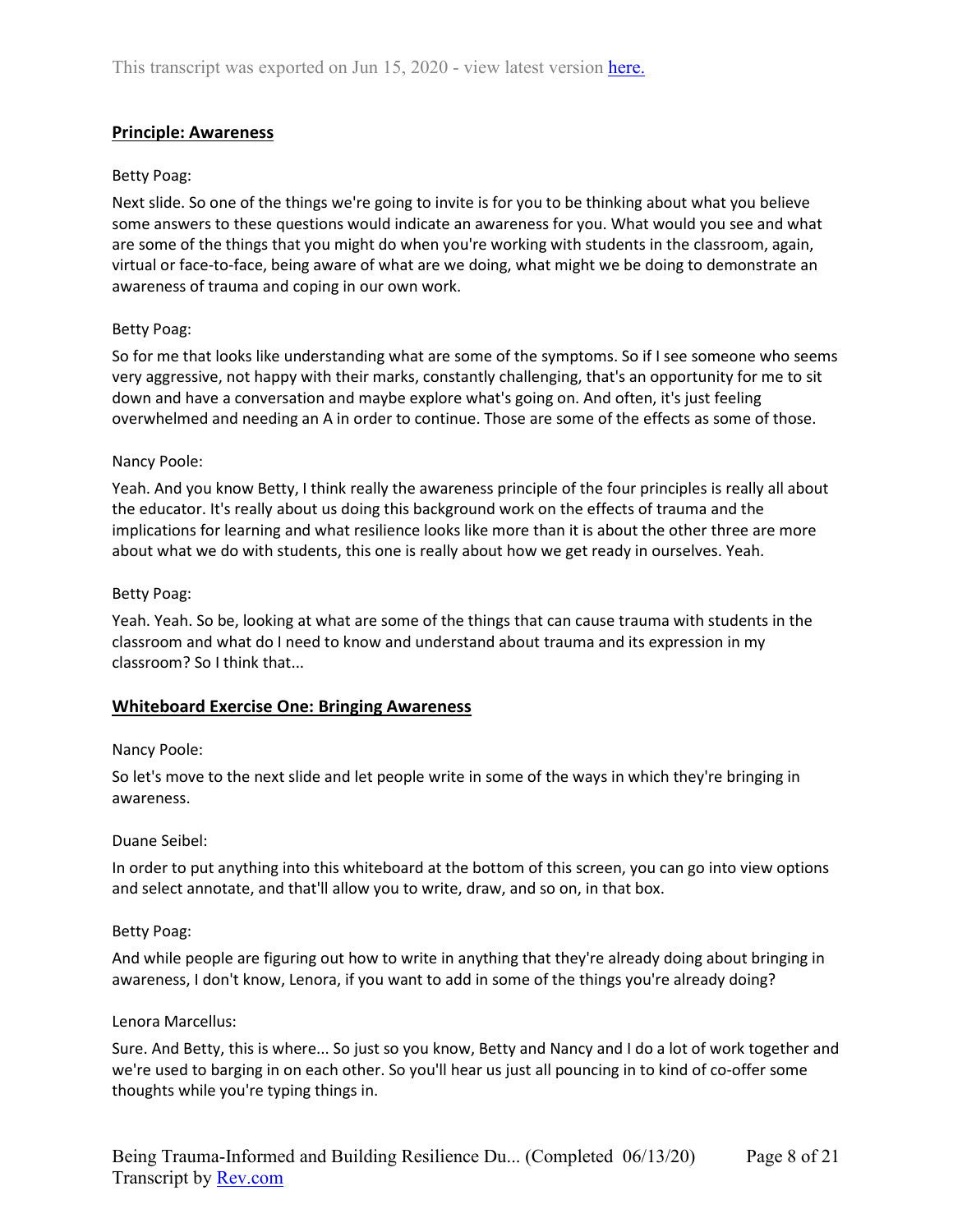Certainly, I know in my role as in a kind of an administrative leadership role, I'm working more and more closely with our student supports and our student advisors and really becoming aware of the resources that we have on campus and how we create the connections for students to those and being very, very particular about how some of the things we do can impact students. I'm going to go kind of to more of an extreme example, but it gives you an idea of how we're walking through things.

### Lenora Marcellus:

So if we have a student who is going to fail a course or is going to be asked to leave the program, those are more significant outcomes, but we're actually thinking through from a student-centered approach and how is this going to feel for them and how can we do this in a supportive and trauma informed way? Who's there to support them? What time of day or what day of the week are we doing this? What kind of supports are already set up? And so, our student advisor may be actually walking with a student to a service on campus.

## Lenora Marcellus:

Of course, now we got to figure out how to do that in a virtual way, but I'm sure we will be able to figure out how to do that in a virtual way. So for faculty, some it's a lot to know, but the most important thing is to know who knows. And so, finding out who's the person who really knows the resources on your campus and being able to, to be able to activate those in a quick way, really thinking from that student perspective.

#### Lenora Marcellus:

So I'm going to see if Nancy and Betty want to add something and then we're going to focus on what you have on the screen there.

#### Betty Poag:

Yeah. One of the things for me, my background has been in, I'm a nurse, is also perinatal. I've worked internationally and I've also done a lot of work in violence against women. And then most recently in public health, so before I started teaching. And one of the things that I have learned is that it's not enough to know what programs or services are available, I make it part of my practice to find out what does it take to access and connect to them and how long does that take.

#### Betty Poag:

So if it's a counseling service, there's a two or three week wait maybe, because it's busy at midterm and final time. So knowing that, knowing that the first person that they'll talk to would be a receptionist, and so they'll tell their story maybe to a receptionist or an intake worker and there's a few questions that they'll ask just so that they know what to expect. So I think it's knowing the resources, but then also what is the procedure? Because sometimes when students are really anxious and feeling like they're not coping and they're not doing well, then they don't have a lot of capacity to wait on the telephone or to answer all those questions. They need help and they need it now.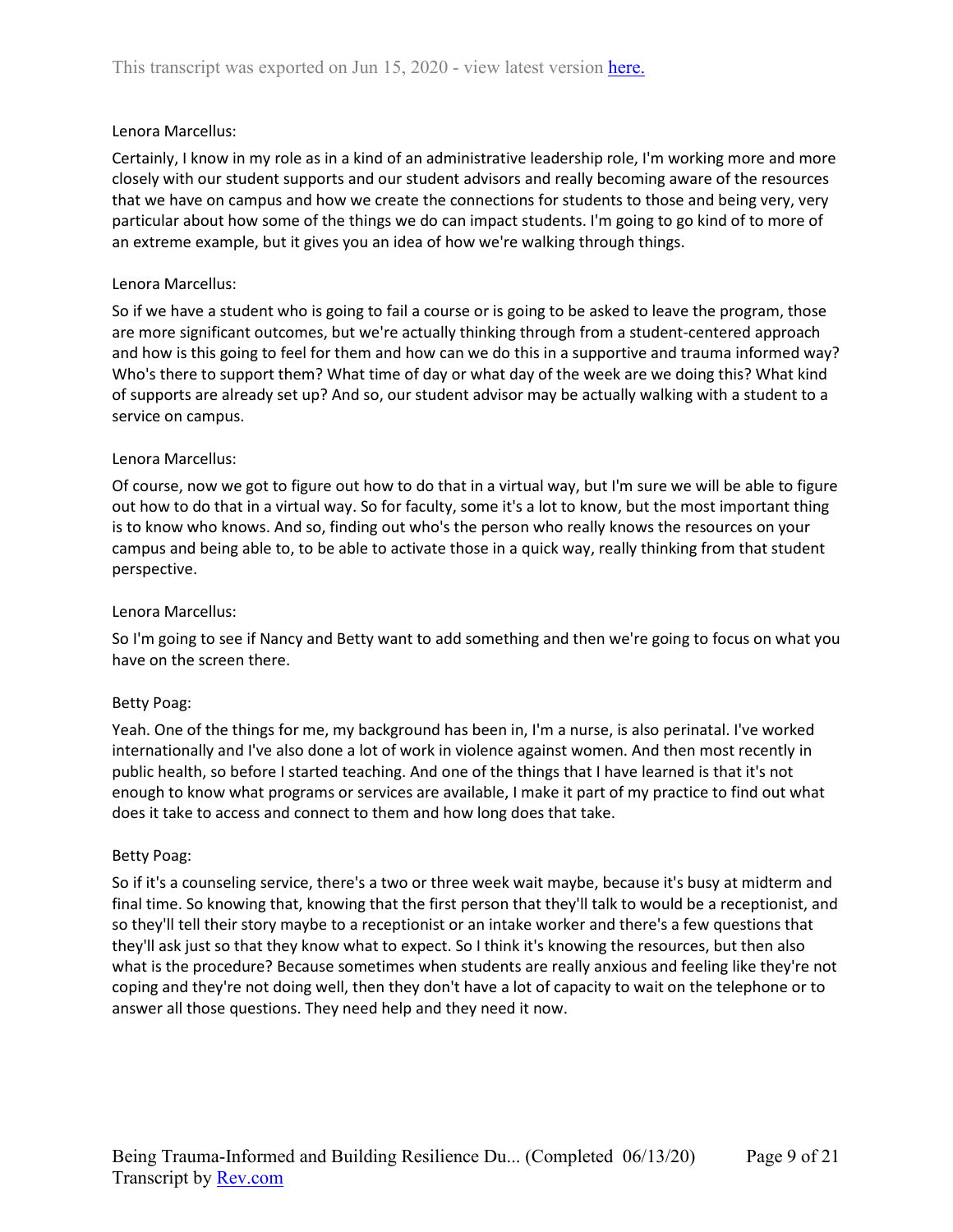# Betty Poag:

And as Lenora was saying always to is when possible walking someone over if they need company, that sometimes I don't even have the courage or the capacity to go by myself, I don't know what to say. So it really depends.

## Betty Poag:

The other thing that you might see online is students that are missing a lot of classes. I usually do a reach out, just checking in, anything you need. Do you want to chat? And I have recently been meeting with students, some just want to talk. And so, finding a way. And this has been brought up by a number of people, finding different ways to connect with students, multiple methods of connecting with students.

## Nancy Poole:

So it looks like we're getting lots of great ideas that people are mentioning here. I love the pink one in the center about really understanding that a lot of it's about us to being really able to view student behavior through the lens of being centered in ourselves.

# Nancy Poole:

And I noticed that Mel has put up a thing here about concern about will there be enough supports in the institution. And I think that's an important one. And to recognize that not everybody who experiences trauma responses needs counseling, they also can be directed to a whole lot of other things like mindfulness apps and whole range of other ways. And just even taking the moment, like you said, Betty, to talk about what's going on for them. Acknowledging that this is a stressful time as Lenora has mainly well described.

## Nancy Poole:

And a lot of it is really not necessarily something that requires formal counseling, and many students may not want to access formal counseling. So it's always good to recognize that piece.

## Lenora Marcellus:

Yeah. And I think the other piece to me in this is, what about my colleagues? So trauma awareness is about what about my colleagues and how they're managing and coping and what am I seeing that maybe tells me a little more support and a little more frequent check in with my co-workers offering to share the load maybe... For us it's marking, marking, postings right now, but just to kind of lift that load and check in as well with our colleagues. Because I noticed that impact parallel [inaudible 00:28:38].

## Nancy Poole:

Yeah. Yeah. And I love that idea on the screen of Wellness Wednesday, an event for students with a focus on self-care and that all of us can benefit from. And all the groups I've worked with that have brought trauma informed approaches in, have often done mindfulness or some other form of self-care exercises together with themselves as faculty or as program providers, even as they're trying to help their program participants or students as well. So really a lot to think about [inaudible 00:29:16], yeah.

## Betty Poag:

The healing circle as well.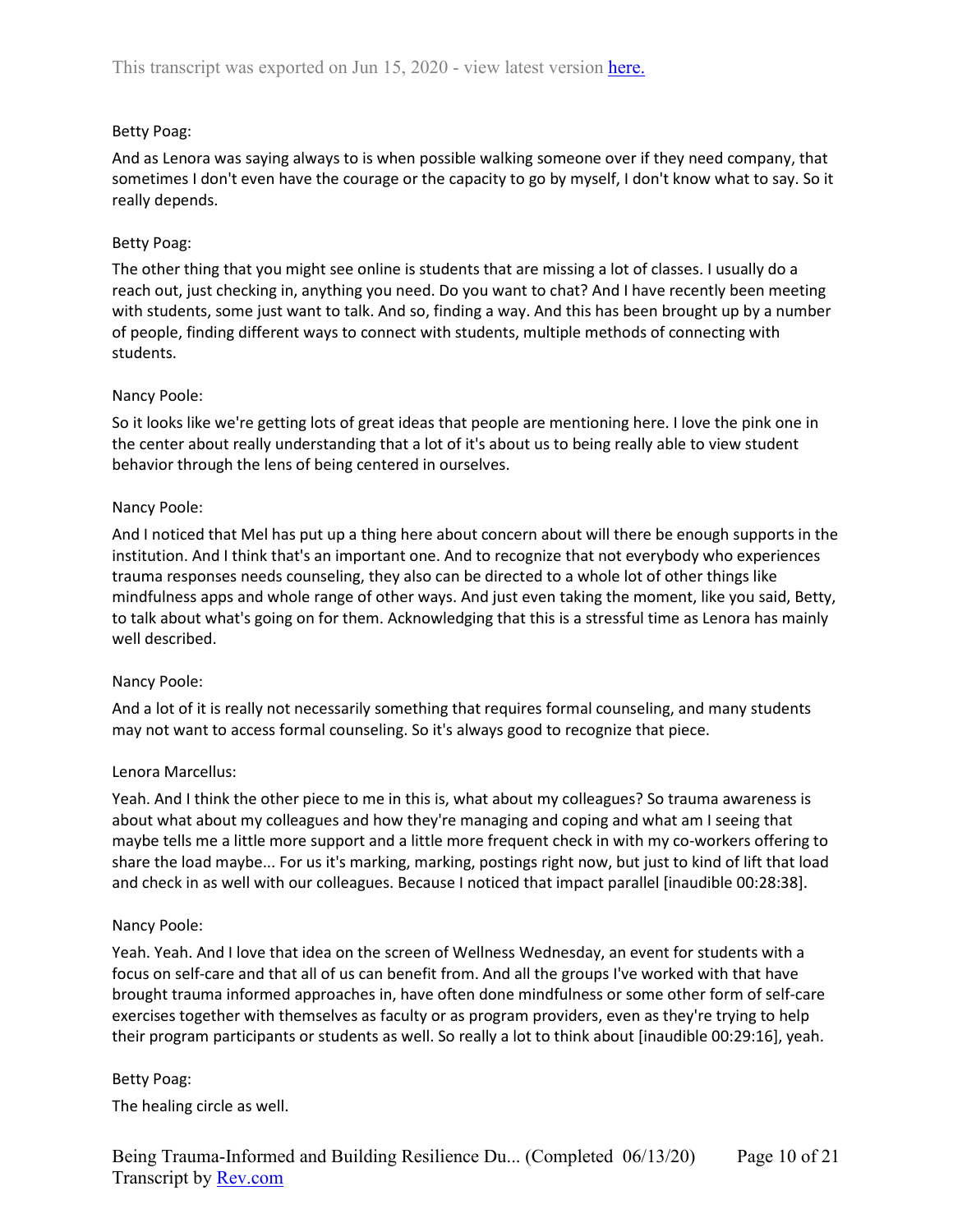## Nancy Poole:

Yeah.

## Betty Poag:

Certainly on campus at Camosun, we have an amazing group that does circles every [inaudible 00:29:29] for students and they find so much strength and connection and healing in those circles. So I think that's really good [crosstalk 00:29:37].

## **Principle: Safety and Trustworthiness**

## Nancy Poole:

Yeah. Now let's go to the next slide and talk a bit more about that check-in activity as a way of starting off in creating safety and trustworthiness, because I think that's a really important one that someone put up here in the awareness slide.

## Betty Poag:

Yeah, I think. So there may be some overlap with some of these strategy, wow, right? Between the principles. Really most important is finding a way to build community and instructors. I know we do this every time a term starts with a new group of students. So building safety and trustworthiness, and that is in the connection between the student and instructor and then the student and the classmates. And that is really key. And in our college students usually are in the same sections for the time that they're at Camosun. And so, by the end of it, they do get to know one another.

#### Betty Poag:

One of the musings and some of the postings we've had is how will this affect our communication when we're back together in the classroom, this whole online thing? But creating a space and a way of communicating that allows for respectful exploration of ideas and concepts from the courses, and that can be, I found that to be sometimes really challenging for students because they are kind of acculturated to there's a right or a wrong answer, and they don't want to be wrong. And they're afraid of what they're thought of by the teacher, but also their classmates. So they're often afraid to engage in open conversation. Thanks, Paula. Yeah, peer-to-peer safety is huge.

#### Betty Poag:

So one of the things-

## **Whiteboard Exercise Two: Bringing Safety and Trustworthiness into Our Work**

#### Nancy Poole:

Let's put the next one up while you're talking, Betty, the next slide up, so people can begin to type in some of theirs, even as you're giving examples. Sorry to interrupt.

## Betty Poag:

It's okay. No, that's good. So some of the things that we might ask ourselves are, what are the things that I'm doing to create or to bring in kind of a culture of safety and trustworthiness in my classroom?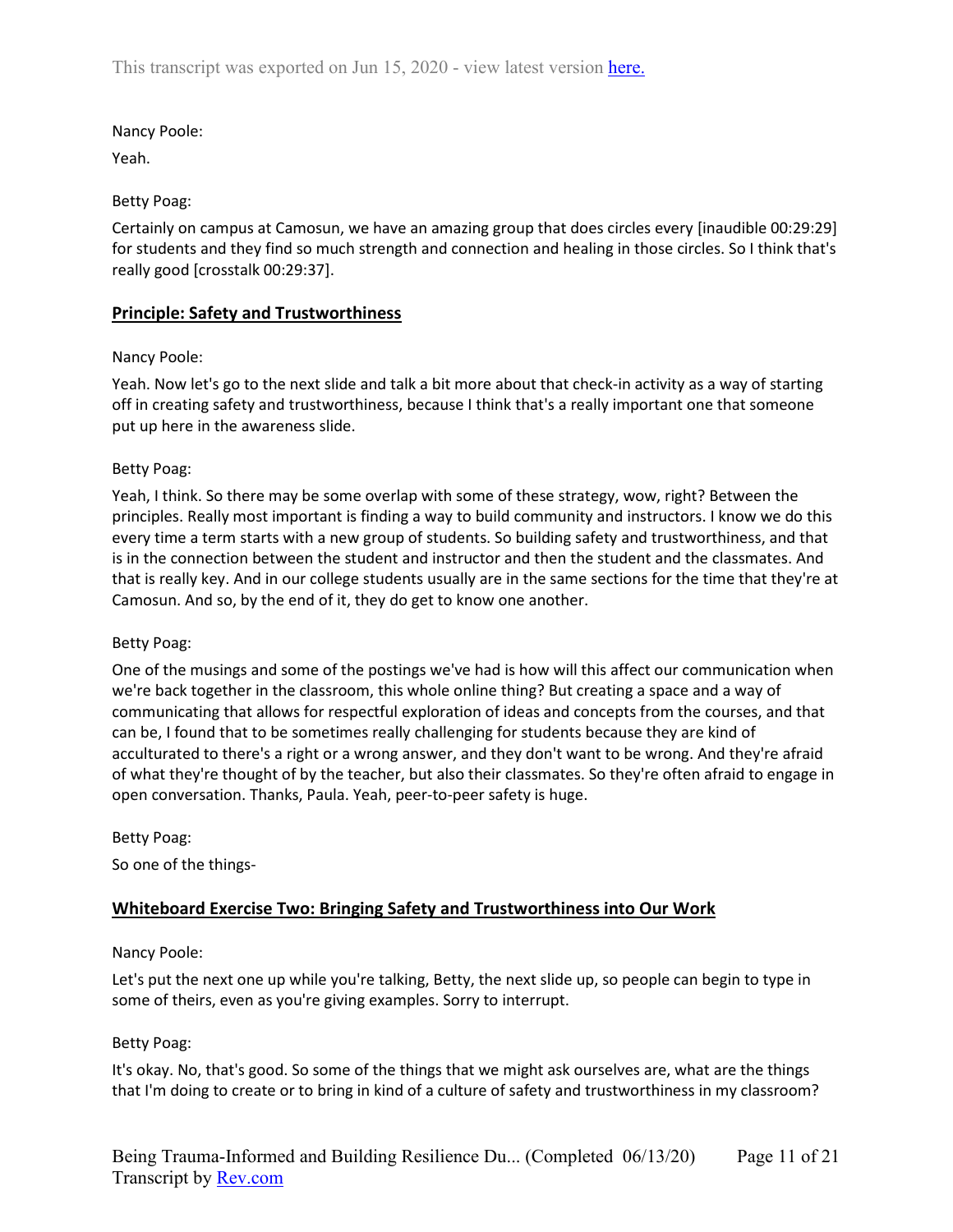One of the big things is maybe creating rules for engagement online. I do it in a classroom and I'm figuring out how to do it this year in September, and that sort of a netiquette rules for how do we engage in post and converse online.

## Betty Poag:

But the other thing I have done, because I need to risk, I need to put myself out there as well, is I always have what is the absolute worst class ever that you have ever been in and what was the best class ever, and then what were the students doing and what did the teacher or instructor do. And then together, we sort of start theming it, and then together that's the classroom contract, and then we all sign an agreement. So it gives us a way to talk and explore ideas and explore how do we disagree and how do we engage in discretion?

## Betty Poag:

Other things are, what makes the learning environment sort of calm and inviting? Certainly in some way is more challenging online, but virtually the things that instructors can do are to post welcome videos, just something brief that makes a connection because they can see your face and they can hear your voice and they have a sense of you.

## Betty Poag:

Breathing or grounding exercise is a great strategy. Yeah, identifying all of our differences and experiences that they're valid. And I also think that they help us view the world with another set of lenses and expand and deepen our thinking about whatever those concepts are.

#### Lenora Marcellus:

Can I add a point, Betty? And then I know Nancy wants to add a point. On the previous slide, it mentioned about trying to move away from being directed in the classroom. And I'll just throw out there that there's a fine line because there's something calming about a little bit of structure. Again, even better if you co-develop that structure, but especially when right now there's a lot of things that are changing very rapidly and are really unknown, a little bit of structure is okay. And so, to think about that with your students.

#### Nancy Poole:

Absolutely. You know, Lenora, that's exactly what I was going to jump in and say, is that you mentioned the idea of predictability before, and I think creating a container that where people know what they can expect is a really important thing to have their safety in that. And if we're thinking about someone who may have had an experience of being completely overwhelmed, it makes much, much more sense that they can be in a place that has rules of engagement, as you say, Betty, or some level of collaboration in terms of defining what feels workable for them.

#### Nancy Poole:

So I think that that idea of transparency and involvement and setting expectations and recognizing from the start that people are going to feel like they can't meet the expectations and that's fine. And to be sure that they come and speak to you about it rather than feeling like they have to sift in shame about where they are relative to the expectations.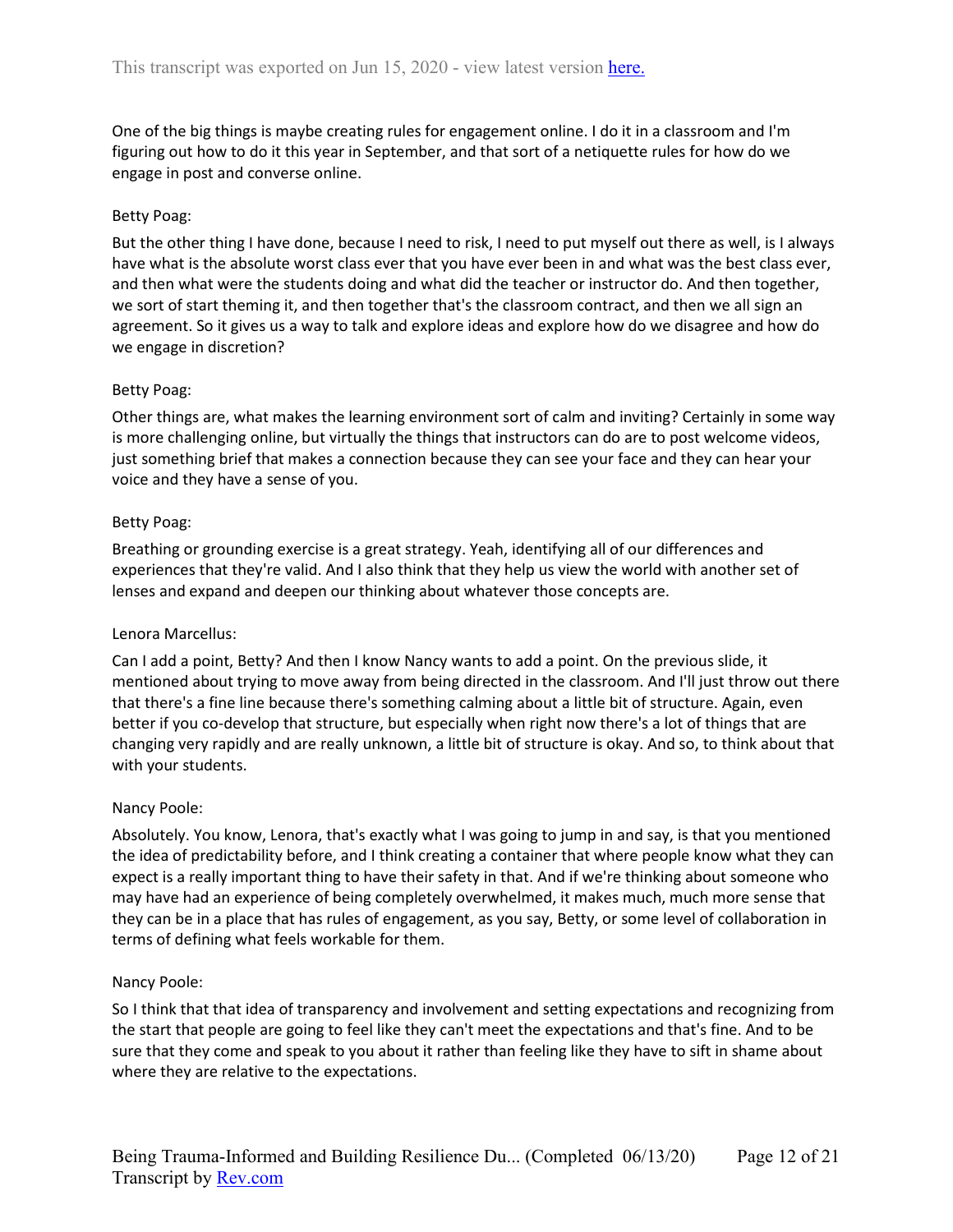Thanks. I just finished doing an orientation to a practice course and our first session the whole week was online, but really thinking through that, but in our first session welcome people to bring their tea or coffee, to be prepared if they so chose to introduce their pets, so we had a lot of cats and dogs coming into the screen, and to open the space to say, if you have kids, don't worry about kids in the home.

## Lenora Marcellus:

And so, I'm thinking about the diversity of our students currently, and we have a lot, I know in our program, we have a lot of parents taking the program and their kids are at home and not in school. And so, to kind of create that welcoming environment knowing that you're trying to learn under some challenging circumstances and we can be flexible with you about that.

## Nancy Poole:

Yeah, I think that's great. Well, let's go to the next principle because there are so many things people are piling in here, but we have a limited amount of time there.

## **Principle: Choice, Collaboration and Connection**

## Lenora Marcellus:

And can I just ask our facilitators, these PowerPoints, will they go to the participants then so everyone will get to see the comments that people chatted in? Just checking with our facilitators there. Maybe you could chat in, it'd be nice for people to see, there's some really great responses in there.

Nancy Poole:

Yeah, really good.

#### Lenora Marcellus:

So, all great. Thank you. So the third principle is choice collaboration and connection. Again, as Betty mentioned or Nancy mentioned, trauma informed practice is a relational practice. And so, it's coming together to get to know the individual and the relationship together. And really important, particularly in a teaching and a post-secondary relationship, it's all about power. And so, really thinking carefully from that instructor perspective about how we can reduce some of the impact of that. We can't take it away, but we can certainly acknowledge it and work with it and reduce it.

#### Lenora Marcellus:

And again, thinking about past experiences with school, I'm thinking about Trump in general, but other people's past experiences with learning and teaching and learning and how they see themselves as learners and to give them confidence and build their confidence in being a participatory learner.

#### Lenora Marcellus:

And I know our post-secondary systems, it's challenging. If you have a syllabus you have to follow, and there's regulations that you need to follow, but thinking about within those parameters, what gives you some space to create opportunity to co-develop the learning that you're going to do?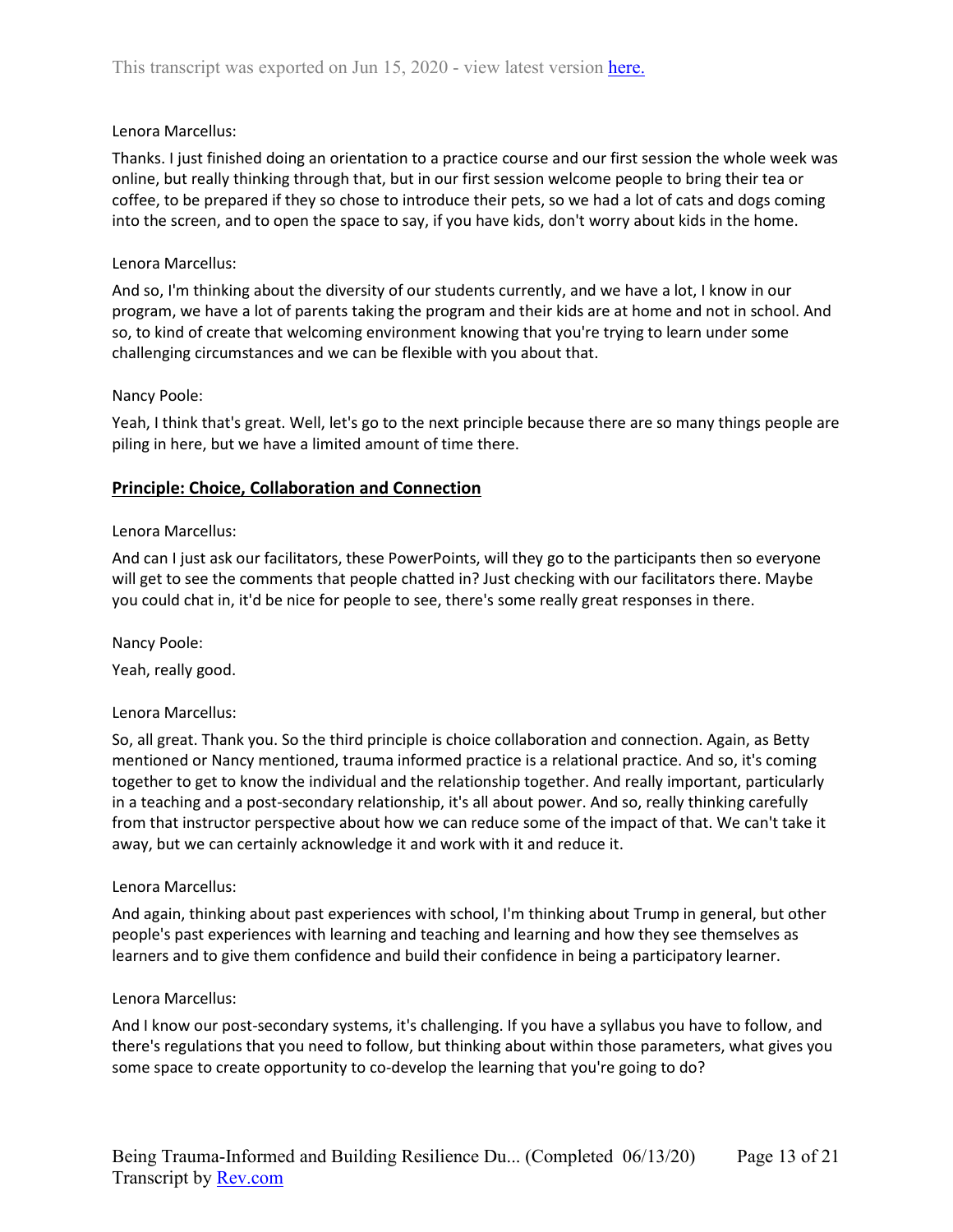I'm just going to channel my director right now, and she often will say, "COVID is the great teacher." And it may be that this opportunity, this sudden shift to online, the strategies we're using, and I know I saw in previous slides, many people talking about multiple methods, and we all know that we're all different learners and we need different methods to teach and learn and take in and pace things. And this might be our opportunity to really play around and try out some of the ideas we've been moving towards in our teaching and encouraging that collaboration within the classroom setting.

## **Whiteboard Exercise Three: Promote Choice, Collaboration and Connection**

## Lenora Marcellus:

So I'm going to pause for a minute, we're going to go to the next slide, which has space for you, and I'll just stop chatting for a minute and see if Betty and Nancy want to add something here.

#### Lenora Marcellus:

You're muted, Betty.

#### Betty Poag:

I plan my class and then I tell the students what I'm planning to do. And then when we talk about collaboration and connection, I ask if there's anything that they want to add or do they want to do something differently? And it's been quite funny because I think they're like they've been very quiet, and then I said, "Just so we're clear, I do know how to teach and I do have a plan. However, this is not my classroom. Our agreement at the beginning is that it's ours. So what do you need from me that maybe is not in my plan? And that's where we'll go."

#### Betty Poag:

So now they are really much more active in participating and collaborating in what they need, what they want, what they'd like to focus on. Sometimes switching up what we're going to do, the way we're going to do it, expectations and making suggestions. So it actually makes it a lot more fun for us. And I think that they're more open and like to be part of those decisions. So I enjoy working with them.

#### Betty Poag:

You know, we both acknowledge that still the teacher marks the papers or the assignments or whatever, but that it feels like they are co-owners of the classroom. And I think that buys a lot of goodwill on both sides.

#### Lenora Marcellus:

Oh, here comes something on the screen.

#### Betty Poag:

Yeah. Sharing feedback is great. And some students really like hearing your voice and the verbal feedback, like the recorded feedback.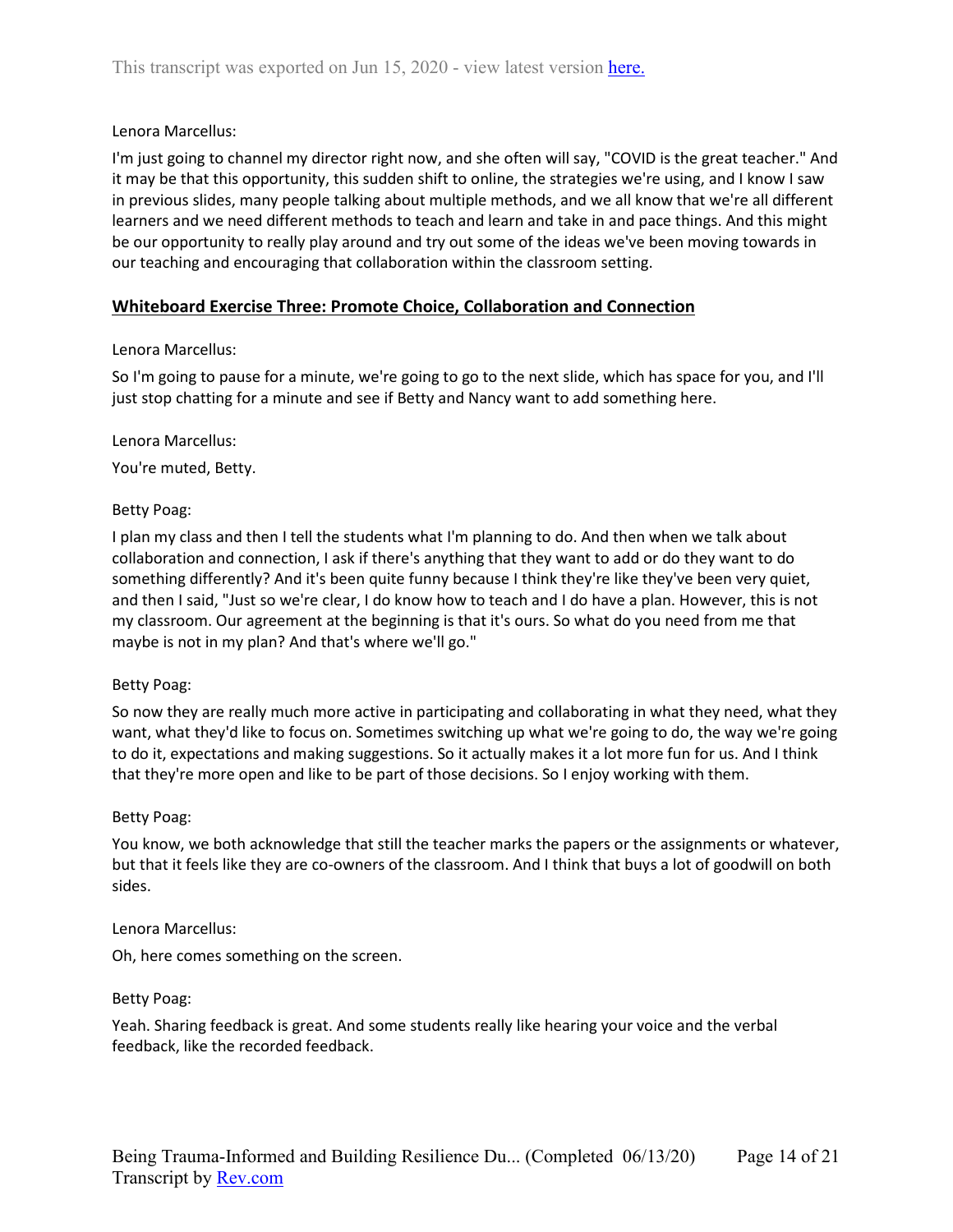Some wise comments coming in. I just want to add a comment because Paula chatted in about meta learning skills. And I know we're looking at our program. We're probably going to introduce a whole week at the beginning of starting the program, which really actually helps students situate themselves in the program as a whole.

### Lenora Marcellus:

How we teach and learn, I don't think we do as good a job as we can and how we go about that and how they can be successful in developing some of their meta learning skills. So thanks for chatting that in.

## Betty Poag:

Yeah. And someone had just posted sort of assessing the mood each day. And I think that that's a little harder to do if you're doing asynchronous, but you can tell certainly by the postings, but yeah, I found that really helpful. And I remember a student when we... Worst class, best class, saying that her teacher once bought hot chocolate and I'm like, "I don't think I'll be doing that."

## Betty Poag:

But one day it's midterm and I, in the classroom itself, I just stopped by Tim's and bought a couple of jugs of coffee and then boiled a kettle and bought some tea and some cream and some donuts. That's all I did. You'd think really that I'd done something amazing. They were just so appreciative.

## Betty Poag:

So they just want us to care about them and to see that they're struggling. They do like the Zoom and the video options, but, yeah. And some just don't engage, they just want to get the work done online.

Lenora Marcellus: [inaudible 00:42:38].

Betty Poag:

[inaudible 00:42:40] food is food is food. That is strategy number one, yeah.

Lenora Marcellus:

Yeah.

#### Betty Poag:

Yeah. I just want to point out that I think this is a place where as educators, we need to challenge ourselves a little bit more. And I know the syllabus is our contract with the students, but how can we, and this is about someone else chatted in in an earlier slide about being transparent all the way. And so, if we're connecting in on a regular basis, we're really, I like to keep touching on assignments throughout the whole terms as a heads up and being really kind of intentional when you start this assignment in week, whatever. So there's a lot of planning time so that you can actually talk through.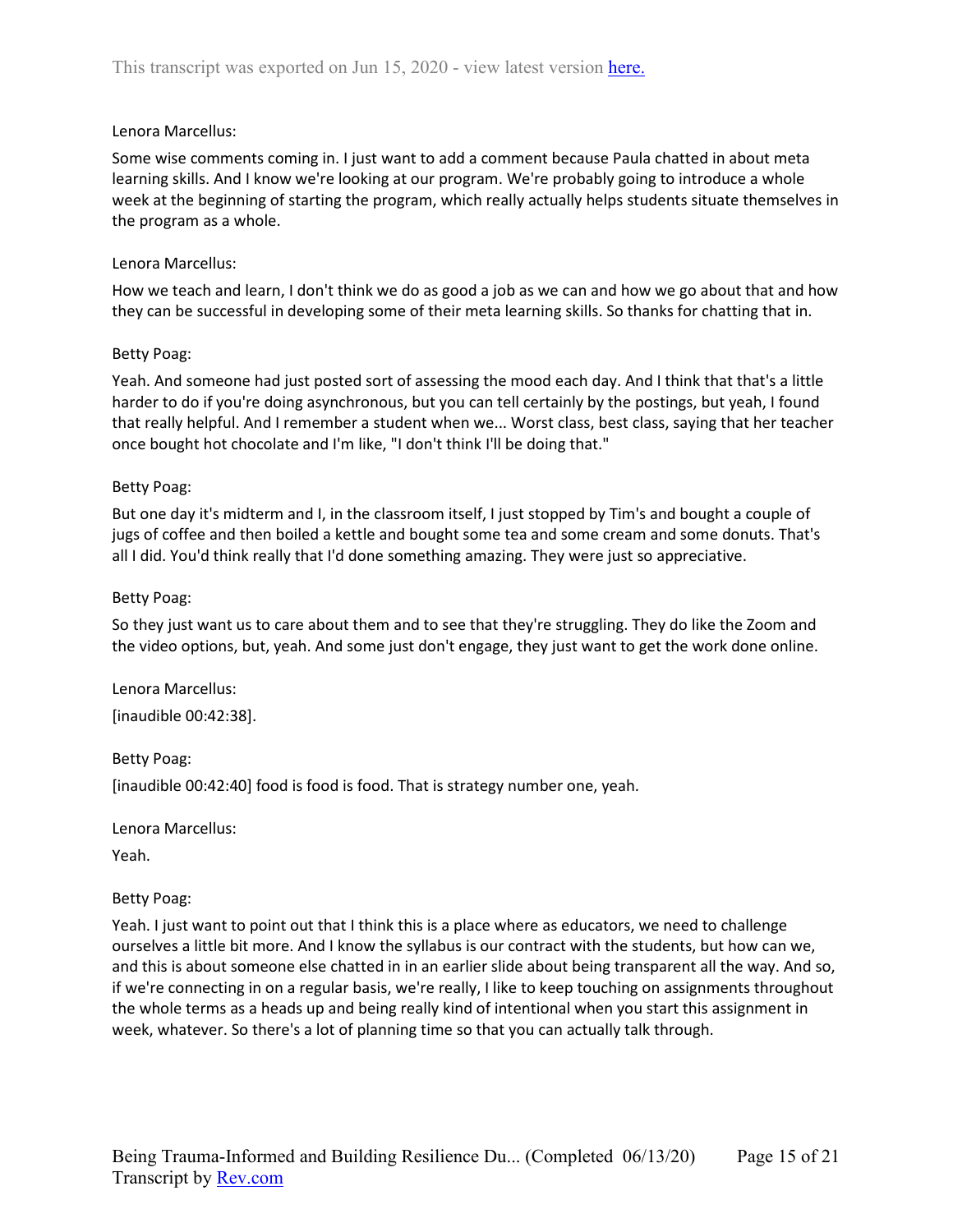# Betty Poag:

And I don't know about you guys, but I've found that my syllabus descriptions of assignments have been getting a little bit more lengthy without being overwhelming, because I think it helps to reduce stress to students. Now, I know they want every detail often, and those of you who are students out there, feel free to chat in, finding that happy medium between providing enough so that students can say, "Okay, I have a really good idea about what this is going to be," and we're going to talk about it as we go along. It's not going to be me working on this in isolation, we'll work on this and learn on this together.

## Betty Poag:

So I usually set up a chat for each assignment. So if there's questions, they're not coming one-to-one, it's the class learning as a whole about the assignment. And sometimes the learning is even grappling with what does that assignment mean as well.

## Betty Poag:

So the heart, the comment with the heart there, removed an assignment that would have too much cognitive load. I think this is particularly important as we switch to online. Imagine students doing their whole term online and really thinking through as a teaching team, what their term looks like.

## Betty Poag:

So the other thing we've done in our program is we have term teams. So all the instructors who teach in the team, we develop a course grid that's got all the assignments and we try and plan this out before. It takes a lot of planning. Plan it out beforehand so you can see, we've not asked them to do 10 papers in this term, we have quite a structured program so it's easier to do that than a broader program. I certainly appreciate that.

#### Betty Poag:

But even having students map out their term and then working with them to see about how they can plan, what their work is going to be. And a key thing is, early in the term, again, highlighting for students, "If you need to have some changes like an advance on an assignment, identify it as early as possible, come and talk to me, well, most likely, just fine," but really having them take control of what their learning is going to look like for the term and knowing what their needs are going to be, and then see if you can collaborate to design or develop a term that's going to work for them.

#### Nancy Poole:

That's so great. You know, I think all of this is showing that sometimes people criticize me about traumainformed practice, when I talk about choice and collaboration and connection, and just saying, "Oh, that's way too undoable," because we have things we have to do here. And I think you've described really well, just how you can promote choice and collaboration within parameters so that you can create some choice, but without giving away the entire syllabus. Right?

Betty Poag:

Yeah.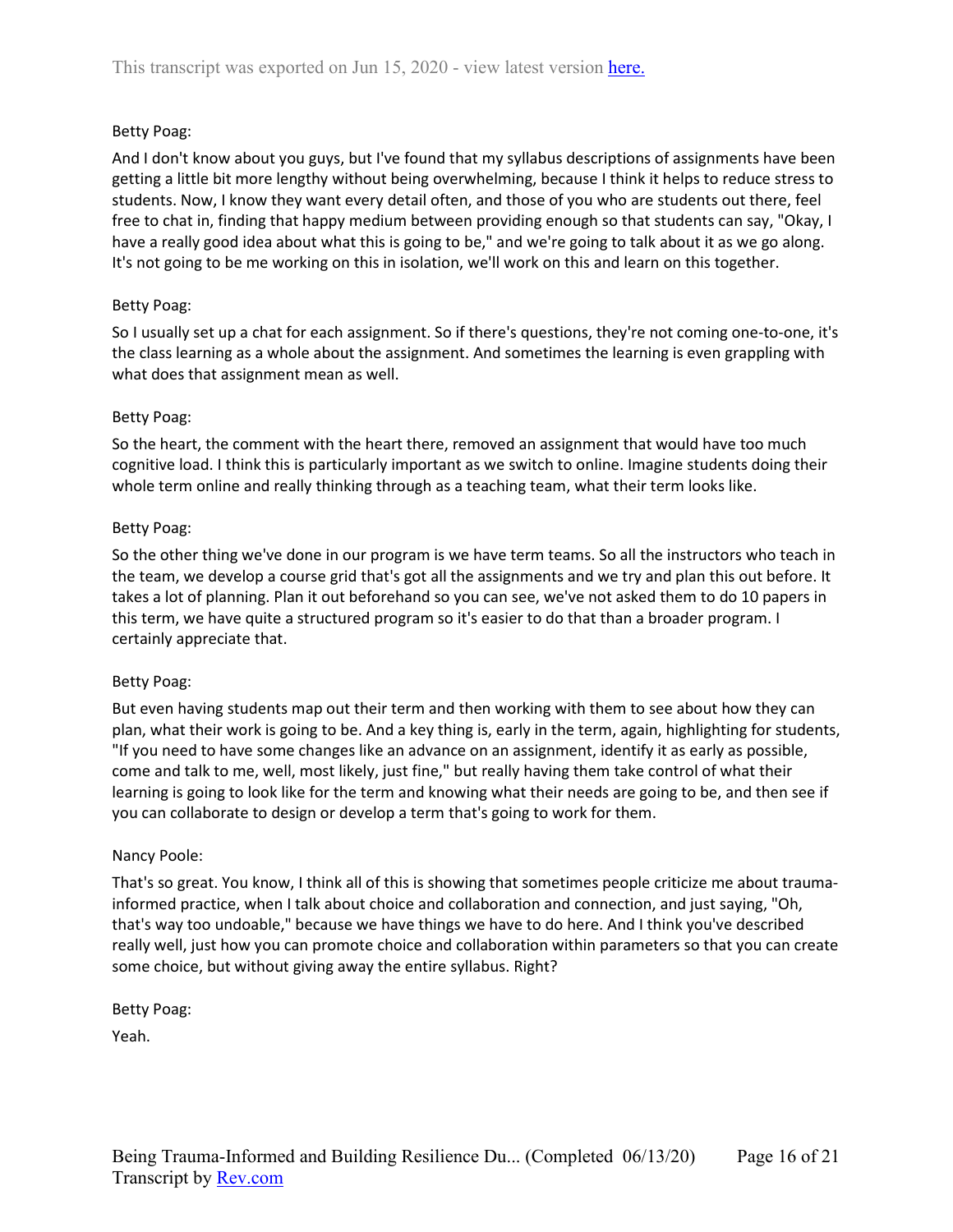# **Principle: Strengths Based**

## Nancy Poole:

And I think that's really critical. So let's move on to the last principle of skills and skills and strengths.

### Lenora Marcellus:

Okay. So trauma informed practice aligns well with what indigenous experts have identified as the importance of starting from strengths, not deficits. And I'll also add that those of us who've been in a child development or family fields, know that, or public health fields, is that starting from a place of strength not problems, and what's going well and then what will help you stay well and help you manage.

## Lenora Marcellus:

I know I can't remember the name of the author, but the approach was high expectations, but high supports. And so, those expectations around we're knowing you bring a lot of strength with you. And our students right now, apologies, lots of nursing examples, but the lived experience right now, are entering practice and they're really, really nervous because they haven't been in a practice environment for a while.

## Lenora Marcellus:

And so, part of our work is reminding them that they're bringing a lot. They already have learned a lot in their program to date. They bring a lot of life experience already and that we'll be building on that and moving it forward. And then building in their learning strategies around that and giving them some confidence to keep moving forward as learners.

## **Whiteboard Exercise Four: Enhance Strengths, Recognize and Build Resilience**

#### Lenora Marcellus:

So if we could go to the next slide, again, your opportunity to chat in some ideas, and here's our questions. What are we doing to enhance strengths in our students, recognize and build their resilience? Which of course are lifelong skills. It's not just to do with being a student, but it's for moving our lives forward. And how do I incorporate students as experts in their own learning experiences? And finally, how have I acknowledged and addressed what might be some biases that I may have as an educator and what impact that might have on student teaching and learning?

#### Lenora Marcellus:

So we'll open it up to everybody for some ideas, but certainly I have been quite interested lately, there's a growing movement on student engagement and lots of work happening in Europe. For example, I just went to a conference, not just, in the fall, out East, and it was about student engagement in their programs. And I think we've not given away enough of our power yet as educators.

#### Lenora Marcellus:

So I think we've got, I'm lining this up with the Patients as Partners Movement that's happening in healthcare and with healthcare research, and how can we bring some of those principles into education? So our students are much, much more actively engaged in co-designing, co-developing,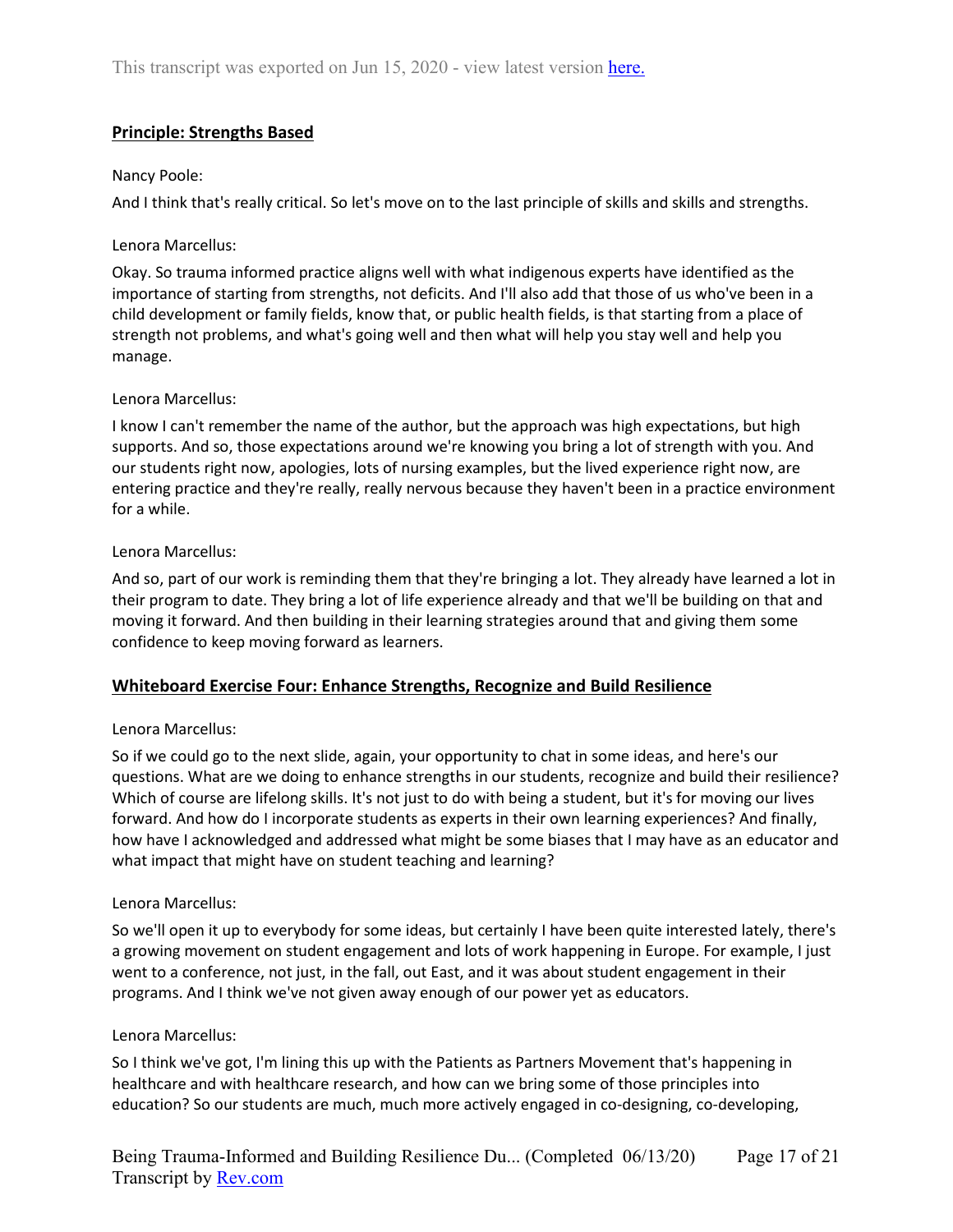evaluating. We have students on our curriculum committees attending our operation meetings and they are valuable partners. They're so professional and they're bringing in such a lot to the work.

## Lenora Marcellus:

So I'm going to turn it over to the others. In the meantime, I'm going to chat in a really nice link to the work that Scotland is doing with student engagement. Over to the others.

## Betty Poag:

Number one for me is incorporating students as experts in their own experiences, just trying to design activities where they pull in that expertise and then finding ways to acknowledge it. So whether that's just in a discussion, the interesting perspective, I haven't thought of that. And then being really present in their discussion to help to highlight that that's a new way of looking at whatever this concept or idea was, so that they know that you, they A, see that you hear them, but also that their life experiences validated in some way.

## Nancy Poole:

I like that comment about starting groups with about what went well. And I think that idea from appreciative inquiry and positive psychology is a really important one. And I think it's really strongly associated with my concept of trauma informed approaches, is really, let's really acknowledge the strengths and the skills for coping that people already have and encourage them to really notice those and bring more of that in rather than talking about problems, really talking about what's working well.

## Nancy Poole:

And I'd love that idea about sharing tips about, with other students, about how they're doing assignments. And I've really noticed that even with the researchers I work with, we often share ideas to each other about how can you quickly do abstract screaming and whatever with each other, and we have such good help from each other. It just makes such a difference to your stress level when you realize that other people have figured out really great ways to make things work.

#### Lenora Marcellus:

And the other thing is I've created an open, we use blackboard, so they have a student blackboard for meeting and studying and working together online if they want to. I am in the LMS that we have at the college. So some of them have found that really helpful as well so that they can share some of their thinking and ideas.

## **Skills Building**

#### Nancy Poole:

Great. Well, we've only got five minutes left, it looks like, so let's just turn to a couple of more informational slides and we can leave what people have learned. Yeah, I guess, I just feel strongly that we can teach or offer people ways to find how to learn more about grounding activities and skills that are not going to a therapist, but are really easy things to do. And there are some things on the Centre Of Excellence website like this, that offers 10 easy, quick grounding activities.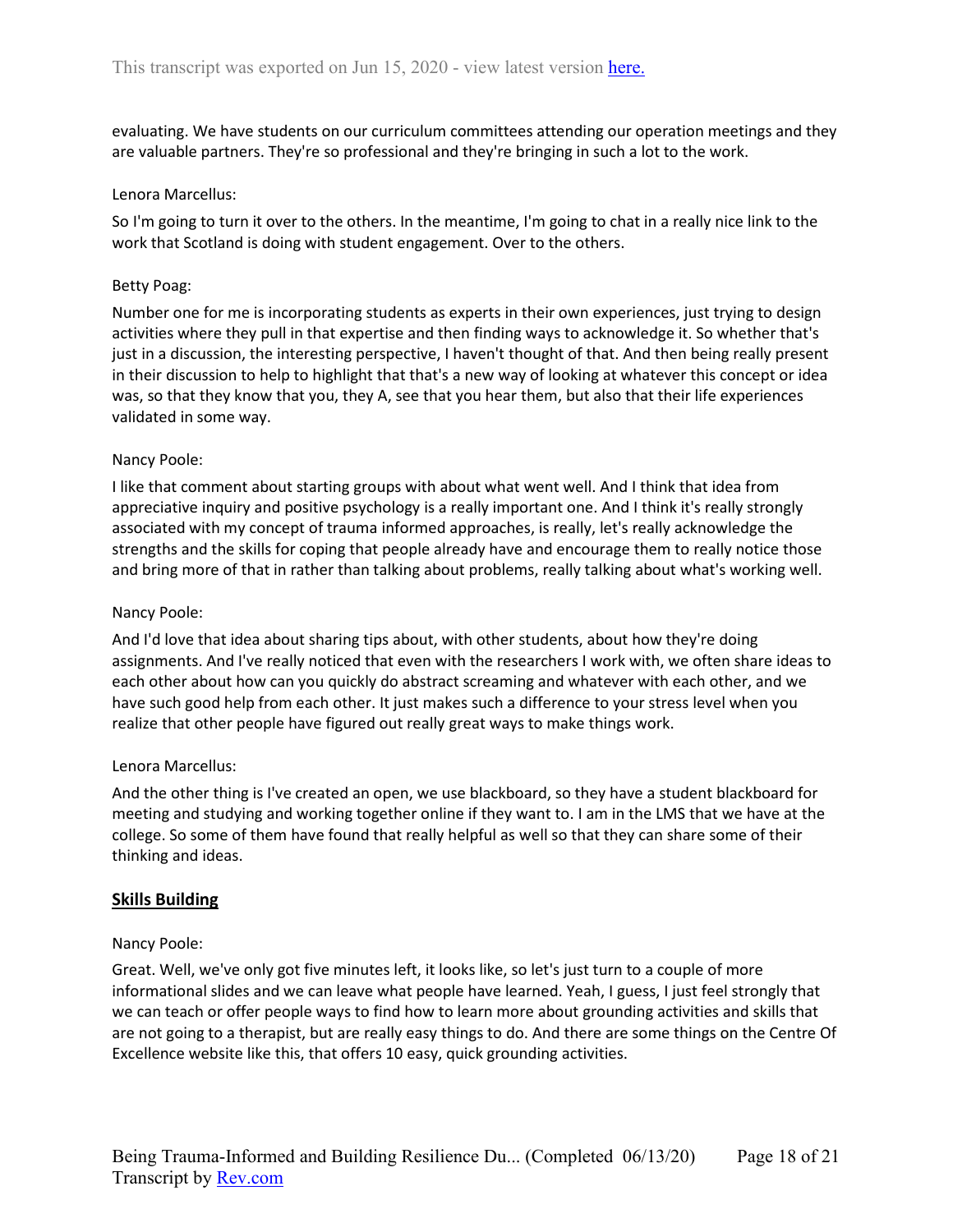## Nancy Poole:

Next. So let's move on from this one, just because we only have five more minutes. So let's... Yeah. And Lenora, do you want to speak to this one that you noticed this particular place for turning people to skills?

### Lenora Marcellus:

Sure. I'll talk really quickly about this slide and the next slide, and then Nancy will finish up with some final resources for everyone. These are some, as you know, many more resources related to mental health where have been developed for post-secondary in response to some of the different reports developed across Canada.

## Lenora Marcellus:

And this is just a link to a recent announcement for the Here2Talk resource that's been made available in BC. So that's just like, I think, reminding everyone that's there.

## **Post-Secondary Strategies Summary**

#### Lenora Marcellus:

And next slide. The next slide is just a summary of many of the things we just heard as we went through the four principles. A couple that I'm just going to touch on that we maybe haven't covered as well, is the third bullet. I think about this a lot as far as being flexible with enacting a syllabus and disciplinary processes, balancing with maintaining academic integrity and the quality of the program. And I would say that's probably the fine line we really walk as far as if you're seeing signs of trauma, is it trauma or is it academic misconduct? And sometimes the lines are going to be really blurry, but really finding out who our partners are at our institutions to help us figure our way through some of these things.

#### Lenora Marcellus:

So again, in a nursing program, as you might imagine, we want our graduates to be very safe and very knowledgeable. And so, we do have to maintain the academic integrity of the program yet also create this flexibility. So those are conversations to have with our teaching teams.

#### Lenora Marcellus:

Again, being open to different forms of accommodation. Again, accommodation related to anxiety and stress, which is turning into being a real leading cause of why students are requesting some accommodation. We may also need to think about the different accommodation they might need because of the virtual learning environment. So that might introduce some different challenges for us.

#### Lenora Marcellus:

So the rest, I think we've talked about. Well done. See, we... Just [inaudible 00:55:11] usually by the time you come to the end, you've covered what you said you were going to [inaudible 00:55:14], even when it's really kind of co-developed.

#### Lenora Marcellus:

So I'm going to pause and turn it over to Nancy to wrap us up.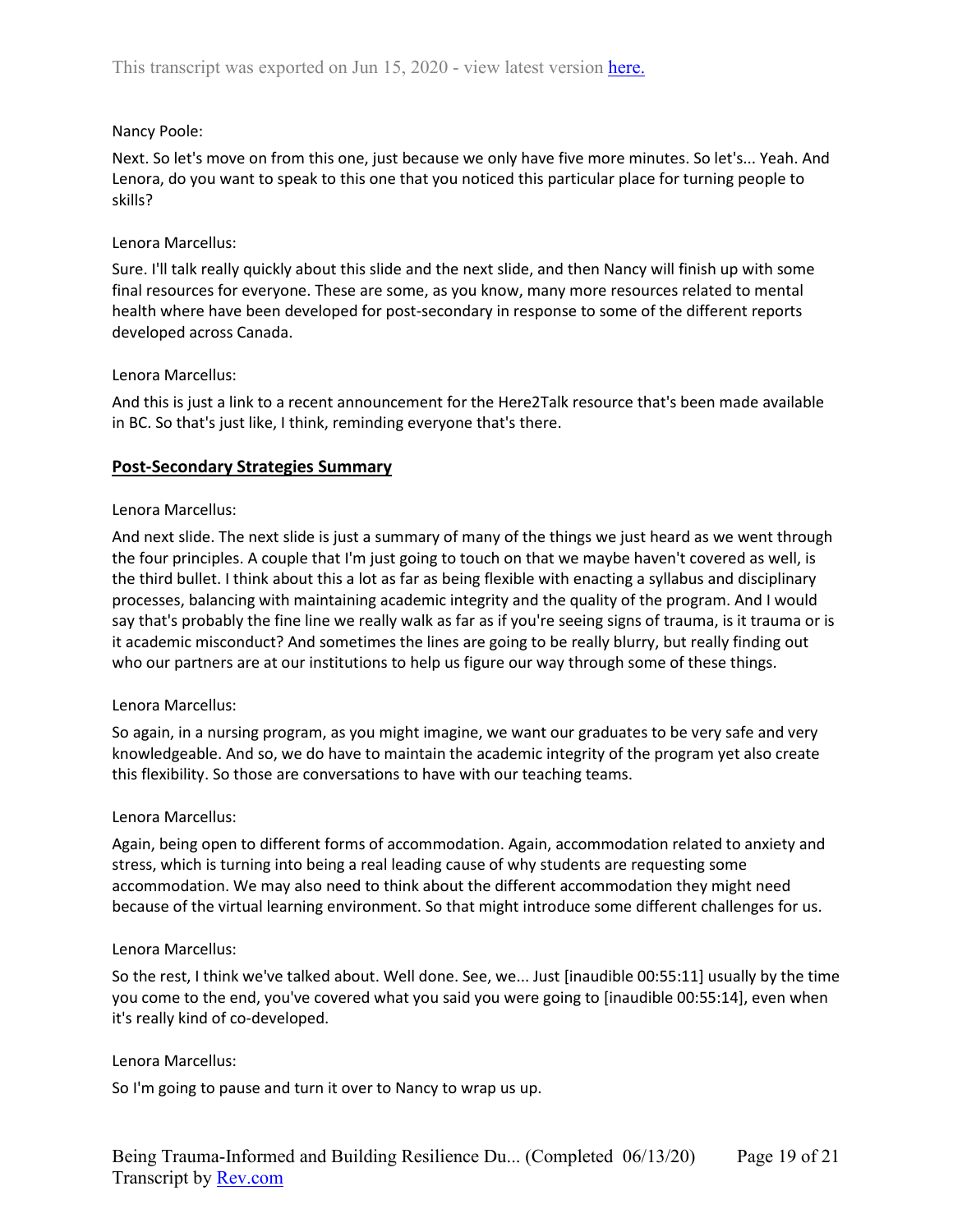# **Being Trauma Informed at the Organizational Level**

### Nancy Poole:

Okay. Next slide. Yeah. So we'll just skip through this one because we don't really have time to ask another question. I just wanted to leave with saying that the onus for being trauma informed can't only fall on your shoulders, it has to fall on the whole organization.

## **Self-Care and Debriefing – For Educators**

#### Nancy Poole:

Next slide. And so, you may do some great self-care work and debriefing with your other colleagues. And to just really know that that is important work for you to be able to do.

## Nancy Poole:

Next slide. But then I'd really like us to think about whole in educational institutions, thinking about their responsibility to support educators as they in turn, try and support students. And I really like this image from Trauma Transformed group in the Bay Area that just talks about how often our institutions are trauma reactive, there is no felt sense of safety, and that we can move to being trauma informed that really brings in the kinds of things we've talked about today.

## Nancy Poole:

And there's even another [inaudible 00:56:40] that we could be going down the road to, to actually moving towards being trauma reducing organizations that are in fact healing.

## **Principles of TIP**

## Nancy Poole:

Next slide. So a reminder of these principles, they're useful in many different locations, also in education. And I think Betty and Lenora have really shown a lot of, and you all, really a lot of great examples about how we can bring them in and many that you're already doing and many prompts to think about it further more.

#### **Trauma Responsive Pedagogy**

#### Nancy Poole:

Next slide. We've put some of these things in the chat for you, but just so that you know, that these resources are ones that we've seen as really super helpful in developing trauma responsive pedagogy.

## **Webinar Wrap-Up**

#### Nancy Poole:

And I think there's one more slide. Yeah. So just to leave you with this idea that you could type in the chat or just think about as you go as something that you'll take away from today or build in to your practice that has struck you as you've listened in today.